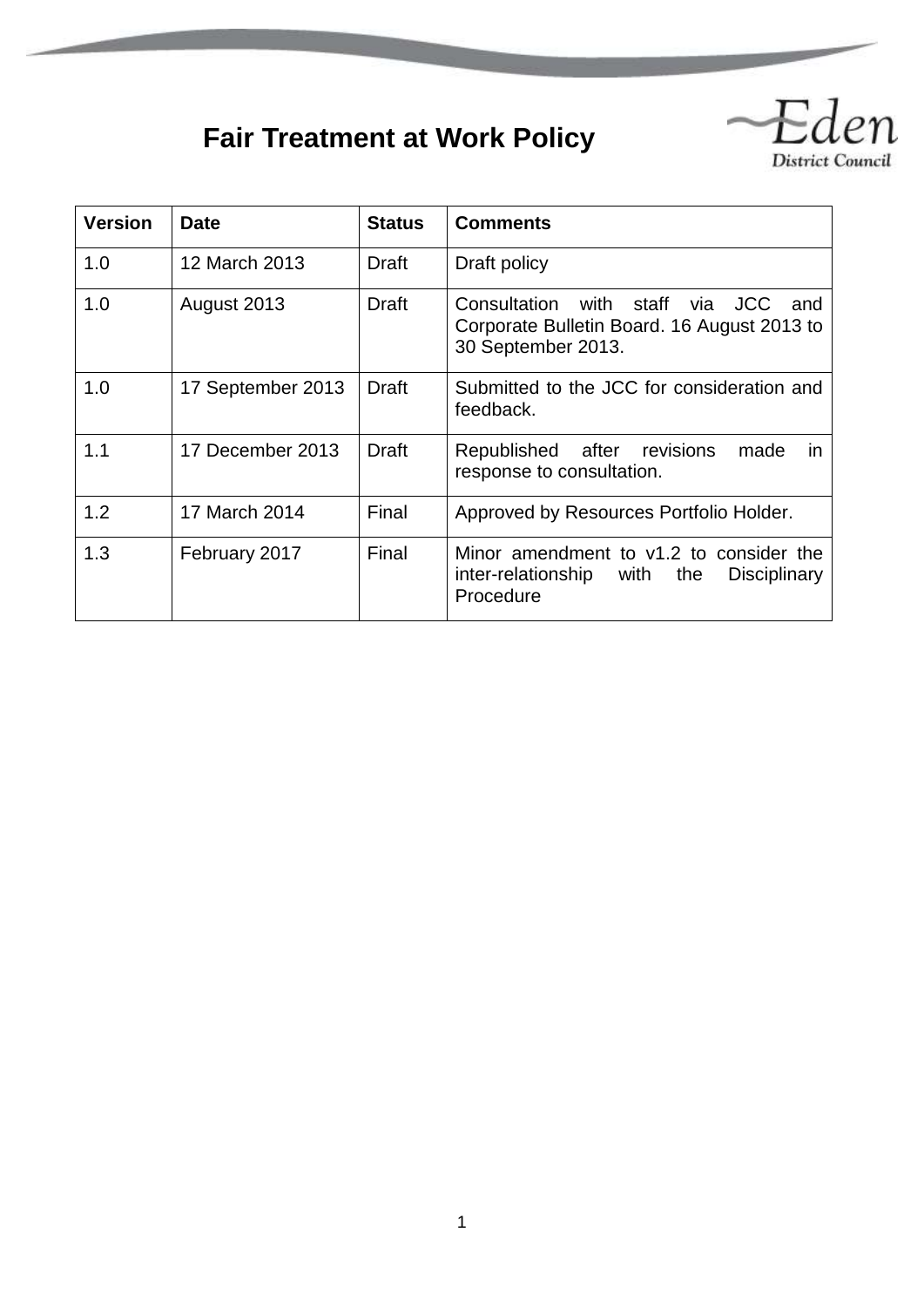# **1. Introduction**

Eden District Council is committed to providing a good working environment and ensuring that employees are treated with dignity and respect whilst at work. Acts of unfair treatment will not be tolerated. It is important to pay attention to the way employees treat each other and how they are managed. If employees are to perform at their best, they not only need to be set challenging targets, but they also need to feel that they are treated with fairness and respect.

## **2. Purpose**

The purpose of this policy statement is to ensure everyone is aware of the standards of behaviour expected from them in terms of fair treatment at work. It aims to assist in the development and maintenance of a working environment in which harassment and bullying are unacceptable. The policy clarifies employees' responsibilities, while providing a clear framework which will ensure that complaints of unacceptable behaviour are dealt with promptly and fairly.

## **3. Scope**

This policy statement applies to all employees of Eden District Council.

## **4. Responsibilities**

## **4.1 Employees**

All employees have a responsibility to comply with this policy statement and to ensure that their behaviour towards colleagues is respectful, does not cause offence and could not in any way be considered harassment or bullying. This standard of behaviour is also expected of employees in relation to their dealings with customers and external partners.

It may also be appropriate for employees to be supportive of colleagues who may be subject to bullying and/or harassment. In addition, employees should not accept behaviour that may be offensive when directed against themselves or others and take positive action to ensure that it is challenged and/or reported.

## **4.2 Managers**

Managers (which includes all line managers) must set a good example by treating all employees with dignity and respect, and in turn should be treated with respect by colleagues. They have a responsibility to understand the policy and make every effort to ensure that harassment and bullying do not occur.

Managers are responsible for ensuring that employees who report to them perform to an acceptable standard which may include for example legitimate monitoring of an employee's behaviour or job performance, providing constructive criticism regarding work or performance or challenging views and opinions in an appropriate way. These duties along with any other reasonable and lawful requests, made in a fair and consistent manner, will not constitute bullying.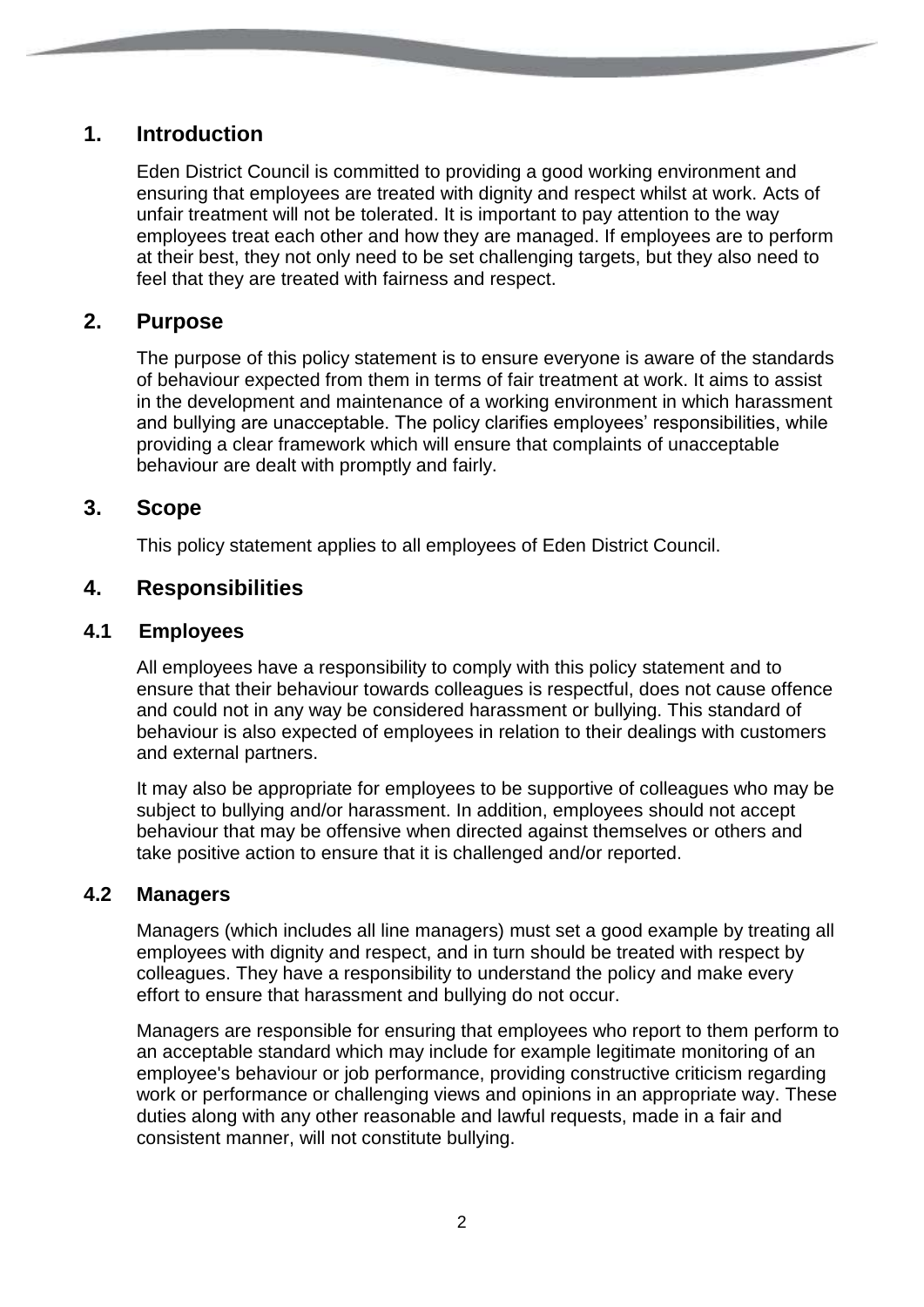Managers should take allegation of harassment or bullying seriously, responding promptly, sensitively and supportively to any employee who makes an allegation. They should provide clear advice on the procedure to be adopted, maintain confidentiality in accordance with this policy statement, and monitor the work environment to ensure that there are no problems of harassment, bullying, or victimisation after a complaint has been made.

The duties of managers include being alert to unacceptable behaviour and taking appropriate action. Managers should not wait until complaints are brought to their attention if they are aware of potentially offensive behaviour of other employees. They should tackle and where possible resolve incidents of harassment in an informal manner. The scope of this responsibility is not limited to a managers own team. Managers are expected to be proactive ambassadors of fair treatment in the work place and should be alert to unacceptable behaviour wherever it may appear in the workplace.

Managers should ensure that employees know how to raise problems, and are aware of the policy statement and sources of help and support.

## **4.3 Human Resources**

The Human Resources Department has a responsibility to ensure that this policy statement is followed fairly and consistently. Their duties will include:

- Advising managers and staff on the application of the policy statement;
- Monitoring the incidence of harassment and bullying and analysing the results;
- Reviewing and amending the policy as necessary;
- Providing appropriate training for employees and managers on this policy;
- Facilitating employee support arrangements and monitoring their effectiveness.

# **5. Related Policies and Procedures**

The following Council policies and procedures have a relationship with this policy statement:

- Equality of Opportunity in Employment Policy Statement;
- Code of Conduct;
- Grievance Policy and Procedure;
- Disciplinary Policy and Procedure;
- Council's Complaint Procedure

# **6. Principles**

The following principles apply:

 Everyone has a duty and responsibility to promote a positive working environment, which incorporates the Council's organisational values, promotes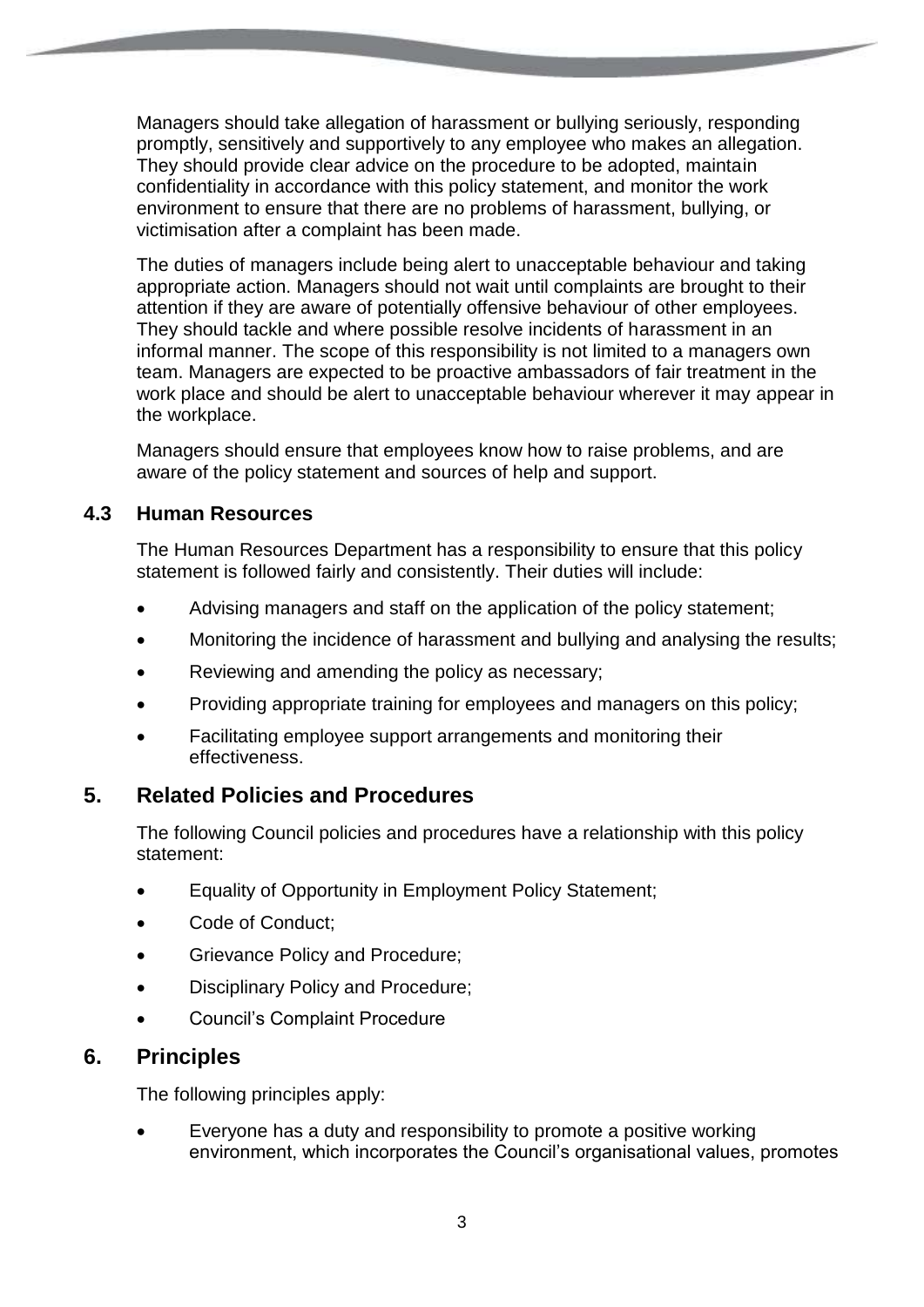openness, trust and respect, thereby developing a culture where diversity is valued;

- Everyone must behave in a way that will not cause offence to others, and to acknowledge that views and opinions held by others may differ from their own;
- Employees are expected to take appropriate action if they become aware of any act of harassment, bullying, discrimination or victimisation. Employees should bring the incident to the attention of management or the Human Resources section;
- If an employee wishes to make a formal complaint in relation to fair treatment at work this should be done in writing to their line manager or, in circumstances where it is not appropriate to raise the matter with their line manager, to their second line manager;
- When an employee makes a complaint against another employee, the complaint should be specific and not general accusations;
- All complaints will be dealt with in a confidential, sensitive and objective manner and all parties involved will be treated with due respect and protected from victimisation and have the right to an impartial investigation;
- If a complaint is upheld or upheld in part, appropriate remedial action will be taken;
- Following investigation, complaints that are found to be malicious will be viewed as a potential disciplinary offence and appropriate action may be taken against the complainant in accordance with the discipline policy;
- It will be considered a disciplinary offence for any employee to victimise or retaliate against an employee for bringing a complaint of harassment, bullying, discrimination or victimisation.

# **7. Recognising Unacceptable Behaviour**

## **7.1 Harassment**

Harassment can be any unwanted attention or behaviour that a person finds objectionable or offensive and which makes them feel threatened or uncomfortable, leading to a loss of dignity or self-respect.

Continued harassment can lead to:

- loss of confidence;
- **•** demotivation;
- poor team working;
- short term and long term absence, and
- high staff turnover.

## **7.2 Bullying**

Bullying is harassment which is not based on race, sex, or any other personal factor. As with other forms of harassment, it can be defined as words, actions or other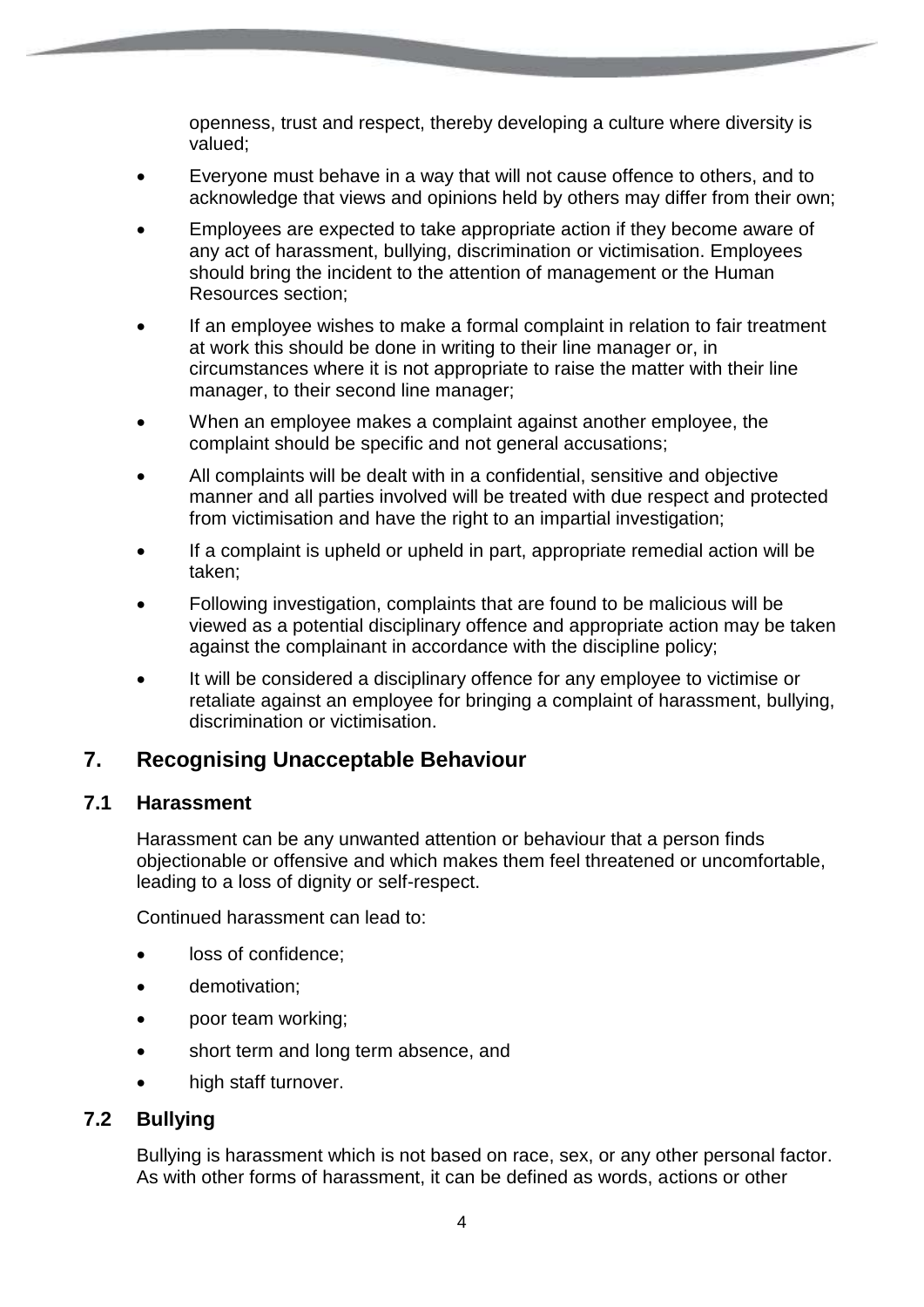conduct which ridicules, intimidates or threatens and affects individual dignity and well being. It may take many forms and may not be easy to recognise.

Examples include:

- Physical or verbal aggression:
- Offensive language or threatening behaviour;
- Unreasonable behaviour;
- Non co-operation or isolation;
- Victimisation or intimidation;
- Unlawful or unreasonable management requests;
- Inappropriate threats of disciplinary action;
- Inappropriate use of e-mail;
- Inappropriate use of other cyber applications, such as text messages and social networking sites.

For clarity it should be noted that 'words, actions or other conduct' includes written communication such as email.

## **7.3 Discrimination**

The Equality Act came into force in October 2010 to harmonise and replace previous legislation such as the Race Relations Act 1976 and the Disability Discrimination Act 1995.

The Equality Act covers the same groups that were previously protected by different pieces of equality legislation – age, disability, gender reassignment, race, religion or belief, sex, sexual orientation, marriage and civil partnership and pregnancy and maternity. These are now called 'protected characteristics'.

There are a number of forms of discrimination which are unlawful:

### **7.3.1 Direct Discrimination**

Direct discrimination occurs when someone is treated less favourably than another person because of a protected characteristic they have or are thought to have (see perception discrimination below), or because they associate with someone who has a protected characteristic (see discrimination by association below).

### **7.3.2 Discrimination by association**

This applies to race, religion or belief, sexual orientation, age, disability, gender reassignment and sex. This is direct discrimination against someone because they associate with another person who possesses a protected characteristic.

### **7.3.3 Perception discrimination**

This applies to age, race, religion or belief, sexual orientation, disability, gender reassignment and sex. This is direct discrimination against an individual because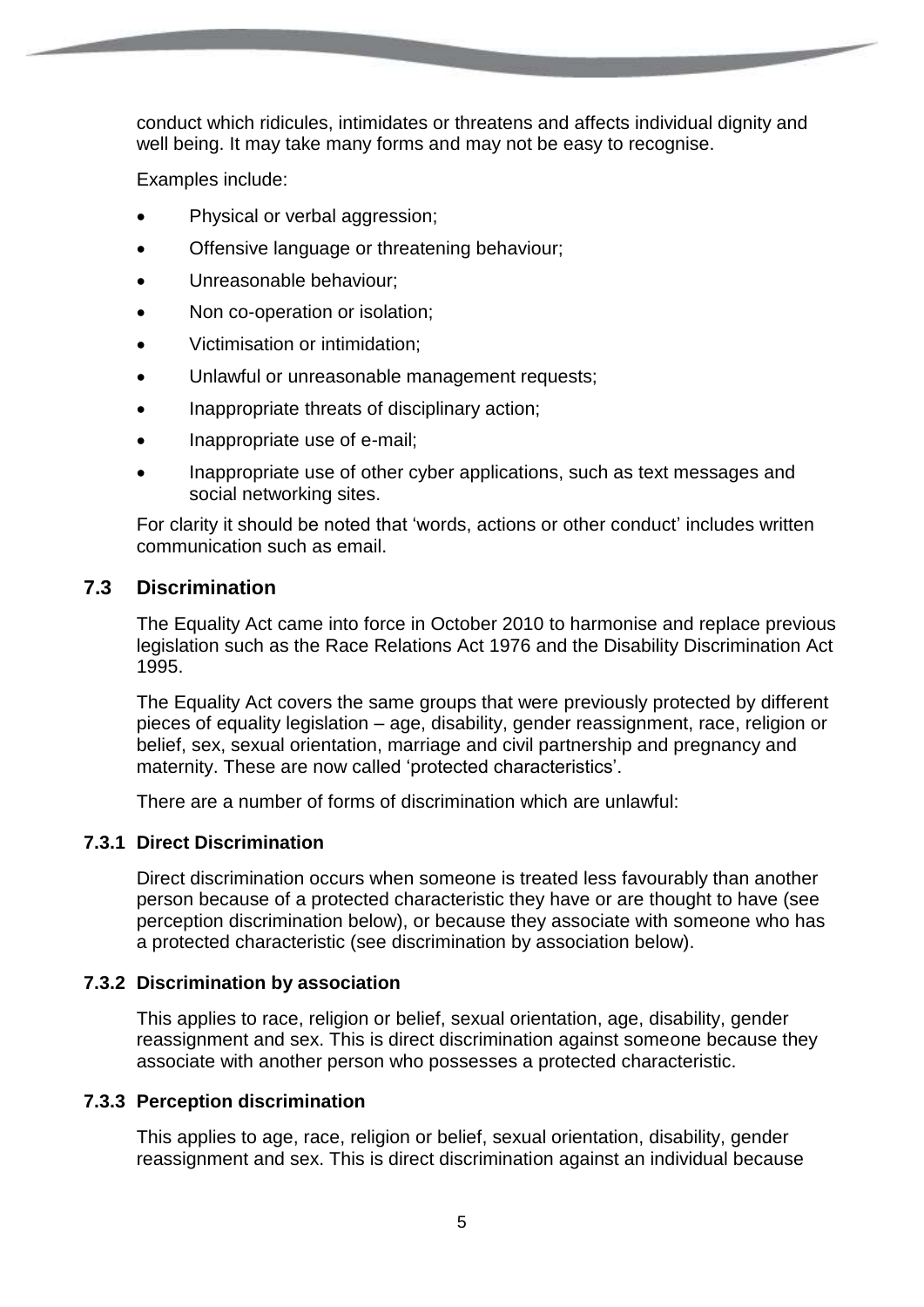others think they possess a particular protected characteristic. It applies even if the person does not actually possess that characteristic.

#### **7.3.4 Indirect discrimination**

This applies to age, race, religion or belief, sex, sexual orientation, marriage and civil partnership, disability and gender reassignment.

Indirect discrimination can occur when an organisation has a condition, rule, policy or practice that applies to everyone but particularly disadvantages people who share a protected characteristic. Indirect discrimination can be justified if it can show that the organisation acted reasonably in managing their business, i.e. that it is 'a proportionate means of achieving a legitimate aim'.

# **8. Dealing with Unacceptable Behaviour**

Unfair treatment of employees is unacceptable and the Council is committed to dealing with such issues in a timely and fair way.

## **8.1 Informal Steps**

Most recipients of unfair treatment simply want the treatment to stop. If it is possible, the employee should attempt to resolve the problem informally in the first instance.

The employee should explain clearly, to the person engaging in the unwanted conduct, that the conduct is not welcome and that it offends him/her or makes them uncomfortable and that it interferes with work. It is acceptable for the employee to ask a colleague, manager or a member of the Human Resources section to express this to the person involved, if the situation is too difficult or embarrassing. In instances where the effect of the conduct is unintentional the matter may be readily resolved.

If the unwanted conduct continues, or if the employee considers the issue cannot be dealt with informally, s/he could consider making a formal complaint, which should be made to their line manager in the first instance.

### **8.2 Formal Complaints**

The Council has a number of formal routes that can be used to address complaints of unfair treatment. Determining the most appropriate route will depend on the exact nature of the unfair treatment and the outcome that the employee subjected to such treatment is seeking. Employees considering formal action may seek advice on the most appropriate route from their manager or a member of the Human Resources section.

### **8.2.1 Grievance Procedure**

In some instances the employee may wish to use the Council's Grievance Procedure in order to deal with issues of unfair treatment.

Due to the fact that the Grievance Procedure does not look to apportion blame, it is unlikely to be appropriate to use this route where the alleged behaviour is considered